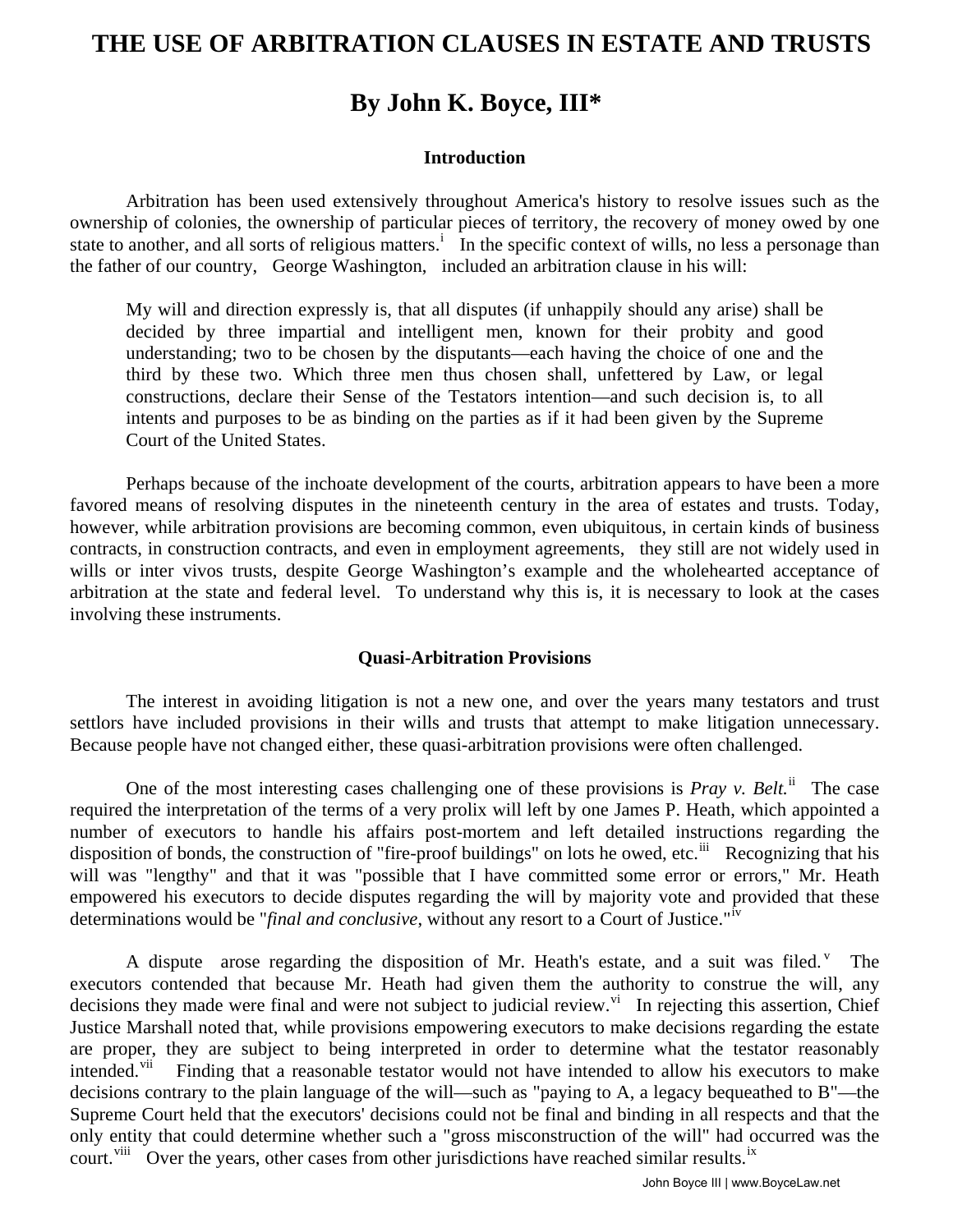In essence, these cases recognize that a testator can make the determination of named individuals regarding the estate, claims against it, etc., but these decisions are nevertheless still subject to judicial oversight and review. For example, the El Paso Court of Civil Appeals cited with approval cases holding that, although the decisions of an appointed arbitrator may be "final and binding on all the parties interested," these decisions are binding only if they were "fairly and honestly made," and therefore decisions that "evidenced a gross departure from the manifest intent of the testator as disclosed in the will" are subject to judicial review.<sup>[x](#page-3-0)</sup> In another case, the Michigan Supreme Court held that an agreement to submit the question of a testator's mental competence to "a leading Detroit attorney" for determination did not affect the probate court's right to make the same determination on its own, without reference to the decision of the agreed-upon arbitrator.<sup>[xi](#page-3-0)</sup> A few years later, in a case involving a testamentary trust, the same court held that a provision empowering two trustees to interpret the will, which required them to seek the opinion of a third if they could not agree, did not mean that their decisions could not be reviewed by the court.<sup>[xii](#page-3-0)</sup>

I have characterized such provisions as "quasi-arbitration provisions" because, although they somewhat resemble an agreement to arbitrate disputes, they also differ from arbitration agreements in many important respects. First, although quasi-arbitration provisions empower someone to make a binding decision without reference to the courts, the decisions are often being made not by a third-party arbitrator but instead by an individual with some interest in or connection with the estate or trust, such as the executor or the trustee. Therefore, unlike "true" arbitration provisions, the arbitral decisions are not being made by a neutral decision maker, but instead by someone whose own interest may color the result, a fact that may explain why courts are more willing to review the determinations of these quasi-arbitrators. Additionally, because these quasi-arbitration provisions are subject to broader review by the courts, they do not remove a dispute from the jurisdiction of the courts in the same way a "true" arbitration agreement does; ultimately, there is still a judge lurking in the background, perhaps even Chief Justice Marshall.

### **True Arbitration Provisions**

The question then becomes how to include a valid and binding "true" arbitration provision in a will, trust, or family limited partnership. In this respect, the primary hurdle is also one of the central elements of any arbitration agreement: the element of consent. As set forth above, Texas courts will not send parties to arbitrate their differences unless they have all agreed to do so in a binding manner. Beneficiaries under a will, trust, or similar instrument are almost never parties to the agreement and therefore are almost never in a position to have agreed to arbitration before a dispute arises. I believe that this is the reason we have not seen arbitration clauses used more widely in connection with wills and the like, despite the fact that the advantages arbitration offers are the same in a dispute arising under a trust as they are in a dispute arising under a contract, and despite the fact that these advantages are widely recognized.<sup>[xiii](#page-3-0)</sup> In an attempt to address this consent issue, I have come up with three possible ways to make an arbitration provision in a will, trust, or family limited partnership binding.

The first is far and away the most direct and obvious and consists simply of having those who will be affected by the document sign the document, i.e., have the beneficiaries sign off on the will or trust. However, for all of its simplicity, there are several disadvantages to such an approach. The first is that it is somewhat cumbersome, requiring potentially dozens of beneficiaries, possibly scattered all over the country, to sign a single document. Additionally, it will result in the beneficiaries knowing in advance what it is they will receive, with all the potential for trouble and hurt feelings that can be created. It may also restrict the right of the testator or settlor to change the terms of the instrument at a later date, at least without getting everyone to sign again. Finally, such a regime would be very far at odds with current practice, which means that it is less likely that lawyers and clients would be willing to adopt it.  $\frac{X}{X}$ 

The second possibility is if all of the affected parties agree to arbitrate a dispute after it has arisen. Of course, the downside to this approach is obvious: It requires two or more people who are already at odds with each other to agree on something. While many clients are reasonable and rational, even during a dispute, many are not, and so it will never be certain whether such an agreement can be reached until a John Boyce III | www.BoyceLaw.net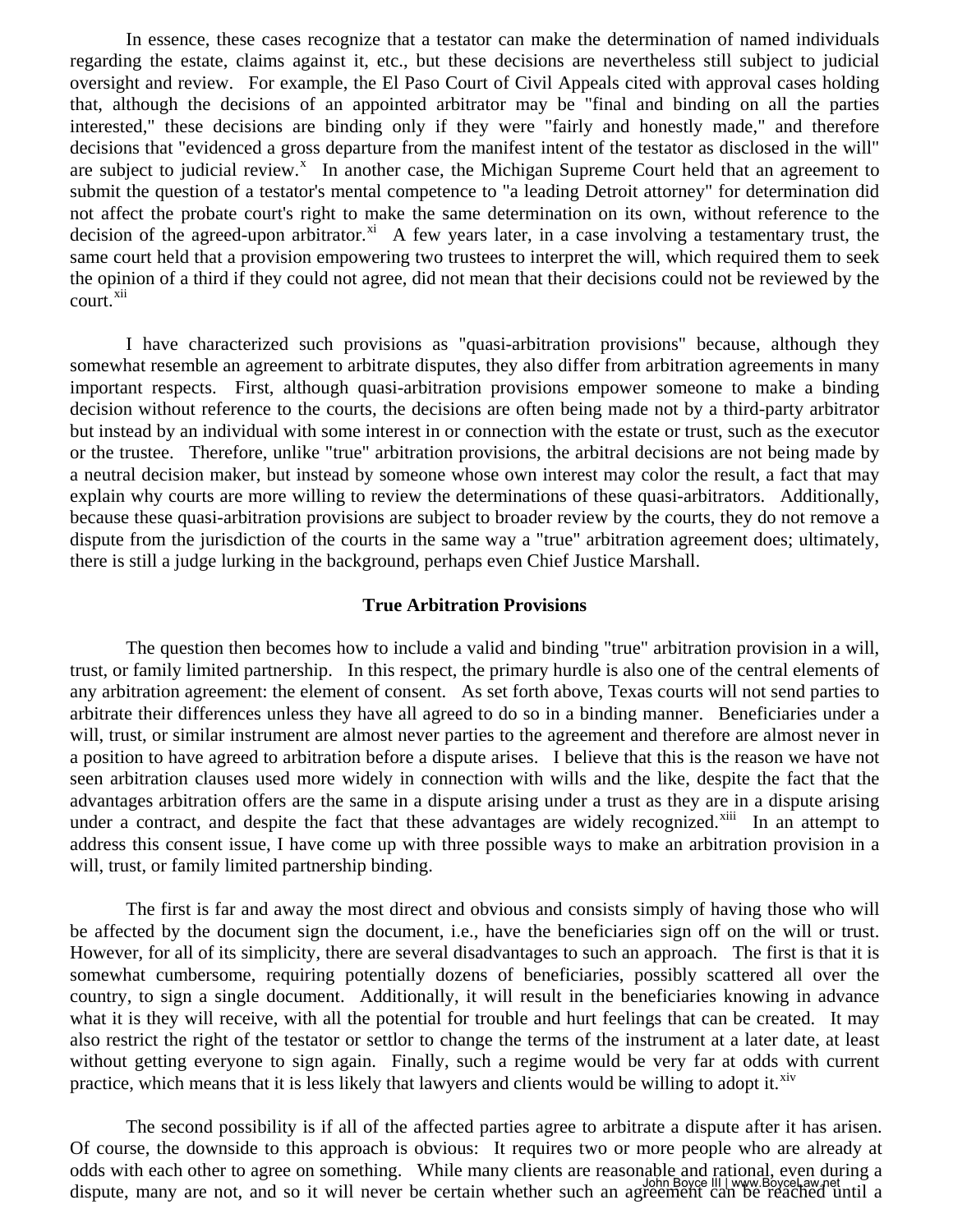<span id="page-2-1"></span>dispute has arisen. Also, if one of the central purposes of arbitration is to confer certain benefits, any method that leaves the question of whether these benefits will be realized up in the air is less than optimal.

The third, and in my opinion the most interesting, option is to use an arbitration provision that is coupled with an *in terrorem* clause. Broadly, an *in terrorem* clause is a clause in a contract or will that is designed to frighten someone into compliance with the wishes of another, such as when a will provides that anyone who brings a will contest will receive only a nominal bequest, even if the challenge is successful.<sup>[xv](#page-3-1)</sup>

Although Texas law does not favor *in terrorem* clauses, they will be enforced if they apply.<sup>[xvi](#page-3-2)</sup> Accordingly, it might be possible to insert into a will, trust, or family limited partnership a provision stating that if a dispute arises regarding the instrument, the dispute will be referred to arbitration, and if any interested party refuses to consent to arbitrate then he or she will be cut out of the will, forfeit his or her interest in the trust, etc. Although coercive, such a provision is no more coercive than a similar provision in a will, and, while it cannot be certain that an aggrieved beneficiary might not still choose to litigate (thereby cutting off his nose to spite his face), such a provision would provide a powerful incentive to arbitrate rather than to litigate.

### **Conclusion**

The use of arbitration in estates and trusts may be a case of "back to the future." What was once accepted but fell out of vogue- perhaps because of lingering doubts about its ability to bind non-signatory parties- is coming around to be understood in a new light. Certainly unqualified judicial endorsement has played a role. The rising costs of formal litigation with its perceived deficiencies, the proliferation of controversies inherent in the non-traditional family situations of today, and even the confusing legal standards of investment management<sup>[xvii](#page-3-3) 4</sup> all bode well for the use of arbitration. It is common in virtually every other area of law. If arbitration can indeed deliver "better, faster, cheaper" results, it will become an integral part of dispute resolution in estates and trusts as well.

\* John K. Boyce has practiced law 26 years, most of that time in San Antonio, in the areas of business and estate planning. He is a graduate of the University of Texas School of Law. Mr. Boyce currently sits on the commercial panel of the American Arbitration Association, frequently hearing cases on its large and complex case docket. He is licensed as a registered investment advisor. As such, he regularly consults on the management of investment portfolios. Also, he sits on the arbitration panel of the National Association of Securities Dealers and hears disputes regarding breach of fiduciary duty, investment mismanagement and other claims.

#### **Endnotes**

iii. *Id.* at 671-72.

 $\overline{a}$ 

- iv. *Id.* at 672-73 (emphasis in original).
- v. *Id.* at 673.

<span id="page-2-0"></span>i. AMERICAN ARBITRATION ASSOCIATION, MANUAL FOR COMMERCIAL ARBITRATORS 11 (1999) (citing 1 *Arbitration in Action*, Nos. 4 and 5, April-May 1943, at 5).

ii. 26 U.S. 670 (1828).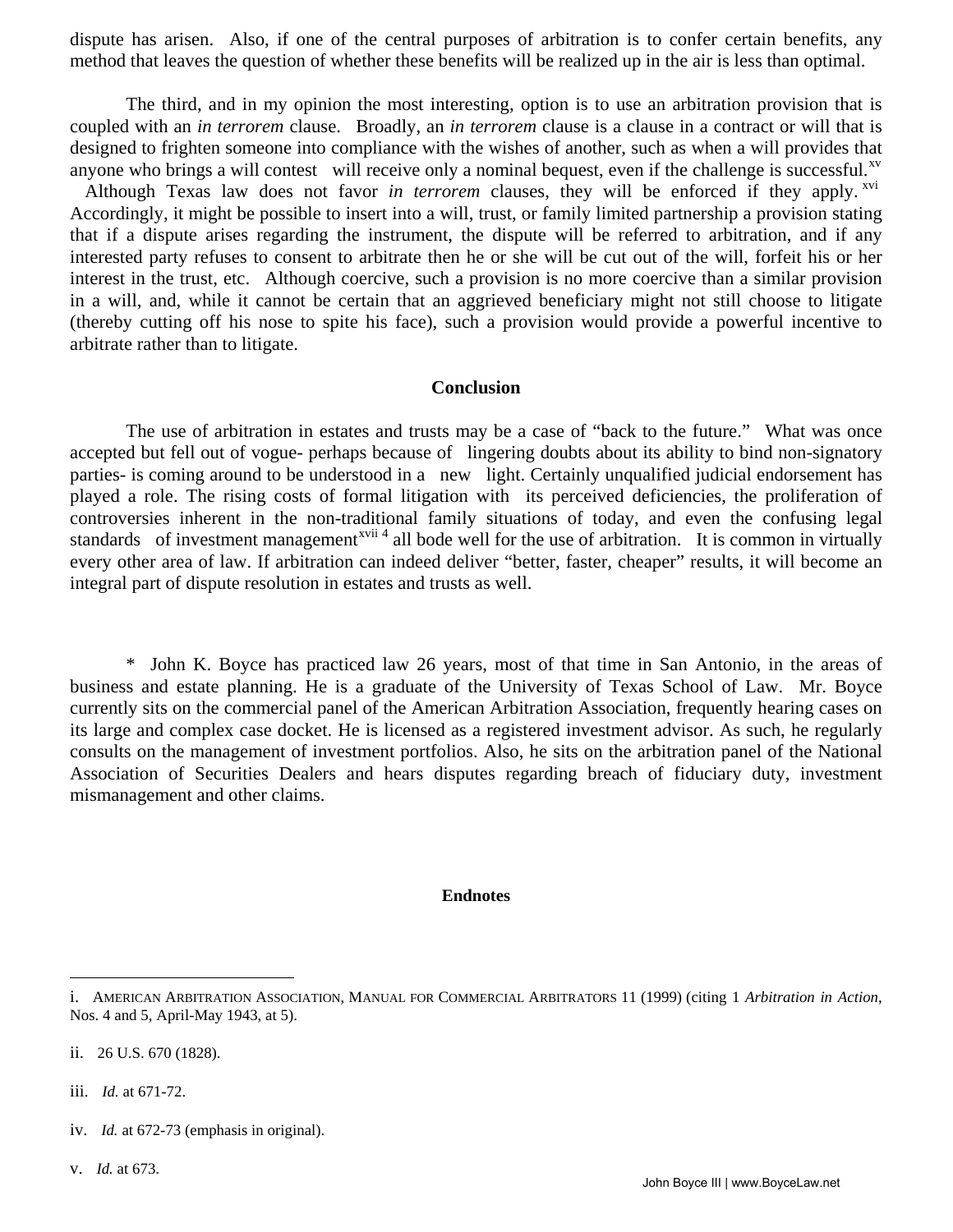vi. *Id.* at 676.

<span id="page-3-0"></span> $\overline{a}$ 

<span id="page-3-1"></span>vii. *Id.* at 679-80.

viii. *Id.* at 680.

ix. *See, e.g.*, *Taylor v. McClave*, 15 A.2d 213, 112 (N.J. Ch. 1940); *Nations v. Ulmer*, 122 S.W.2d 700, 703 (Tex. Civ. App.—El Paso 1938, writ dism'd); *see also* 96 C.J.S. *Wills* § 828 (2003). One Texas case, *Couts v. Holland*, 107 S.W. 913, 915 (Tex. Civ. App. 1908, writ ref'd), contains language appearing to give such appointed arbitrators the absolute authority to make decisions regarding wills—i.e. not subject to judicial review. However, as the subsequent decision in *Nations* indicates, this is likely not the case. A careful review of the decision in *Couts* shows that the appellant argued not that the decision of the executors was subject to judicial review but, rather, that the decision of the executors on a particular issue did not fall within the ambit of the authority granted to them by the will. *Id.* at 915. Accordingly, it is possible to square *Couts* with *Nations* because the *Couts* court was not asked to decide whether it had the authority to review the decisions of an executor, and therefore its statements regarding the binding nature of these decisions are *dicta*.

x. *Nations*, 122 S.W.2d at 703; *see also Coffee v. William Marsh Rice Univ.*, 408 SW.2d 269, 284 (Tex. Civ. App.—Houston 1966, writ ref'd n.r.e.) (citing *Nations* for the proposition that the court cannot interfere with the exercise of a trustee's discretion except "in a case of fraud, misconduct, or clear abuse of discretion").

xi. *In re Meredith's Estate*, 266 N.W. 351, 352-53, 356-57 (Mich. 1936).

xii. *Matter of Estate of Jones*, 99 N.W.2d 365, 367 (Mich. 1959).

xiii. *See, e.g.*, Stanard T. Kleinfelter & Sandra P. Gohn, *Alternative Dispute Resolution: Its Value to Estate Planners*, 22 Est. Plan. 147, 147-48 (1995). The authors of this article observe that arbitration provisions in wills and trusts are often not enforced, citing a number of the same quasi-arbitration cases already discussed. However, they ultimately make the prudential recommendation to include an arbitration provision in wills and trusts on the theory that it can do no harm. If the provision is challenged, the court may refuse to order an arbitration, but even if this happens, the parties are in the same place they would have been in if the provision had not been included (i.e., on their way to court). *Id.* at 150-51. I am not sure I agree with this conclusion, because the challenge itself will require the expenditure of money and resources, and so as a practical matter may not end up being the zero-sum game they suggest.

xiv. In the context of an agency/custodial agreement with a trust department, non-signatory parties are not an issue because all parties typically sign the agreement. This arrangement fits the traditional mold for arbitration where there are consenting parties to a contract. An agency or custodial agreement is, after all, no more than a contract with fiduciary implications. The same consensual arrangement is true where all general/limited partners sign a family limited partnership, itself just a specialized type of limited partnership vehicle used for years in an investment context, where arbitration clauses are commonly inserted. The issue arises when non-signatory parties have a beneficial interest in an inter vivos or testamentary trust or a donee receives a gift of a limited partnership interest as a part of estate tax planning. While research discloses no twentieth-century case on whether non-signatory parties to these types of instruments may be bound by an arbitration clause, the prior century saw three theories to uphold at least testamentary arbitration clauses: (1) "contract": a will was enough like a contract to justify contract principals to uphold these clauses, *Phillip's Estate*, 10 County Court (Pa.) Rep. 374, 378 (1891); (2) "agency": the arbitrator appointed by the testator as his agent, *Wait v. Huntington*, 40 Conn. 9, 11 (1873); and (3) "intent": the courts are bound to carry out the testator's intent in requesting arbitration, *American Bd. of Comm. of Foreign Missions v. Ferry*, 15 Fed. 696, 699 (W.D. Mich. 1883).

#### xv. *Black's Law Dictionary* (6th ed. 1990).

<span id="page-3-2"></span>xvi. *Marion v. Davis*, 106 S.W.3d 860, 865-67 (Tex. App.—Dallas 2003, pet. denied).

<span id="page-3-3"></span>xvii. For example, the Uniform Prudent Investor Act (UPIA), Tex. Prop. Code §§ 117.001-117.012 (2004), which became law in Texas effective January 1, 2004, dramatically alters standards for investment management from prior law. It adopts the so-called "total asset management" approach. *Id.* § 117.004. Similarly, the UPIA's sister Act, the Uniform Principal and Income Act, *id.* §§ 116.001-116.173, allows trustees broad discretion to reallocate between principal and interest to protect the relative rights of income versus remainder beneficiaries. *Id.* §116.105. With the spiraling of wealth in managed accounts, these statutes, given their breadth and ambiguity, are certain to spawn litigation on investment performance and trustee discretion in making adjustments. Arbitration is the perfect vehicle to provide relatively inexpensive and expeditious resolution of these sophisticated controversies with a minimum of public scrutiny. Note that the UPIA allows a trustee to delegate investment and management functions to an agent, such as a professional investment advisor, and *not* be liable to the beneficiaries for the agent's performance. *Id.* § 117.011. Interestingly, an exception to avoidance of liability is if the trustee or beneficiary is required to